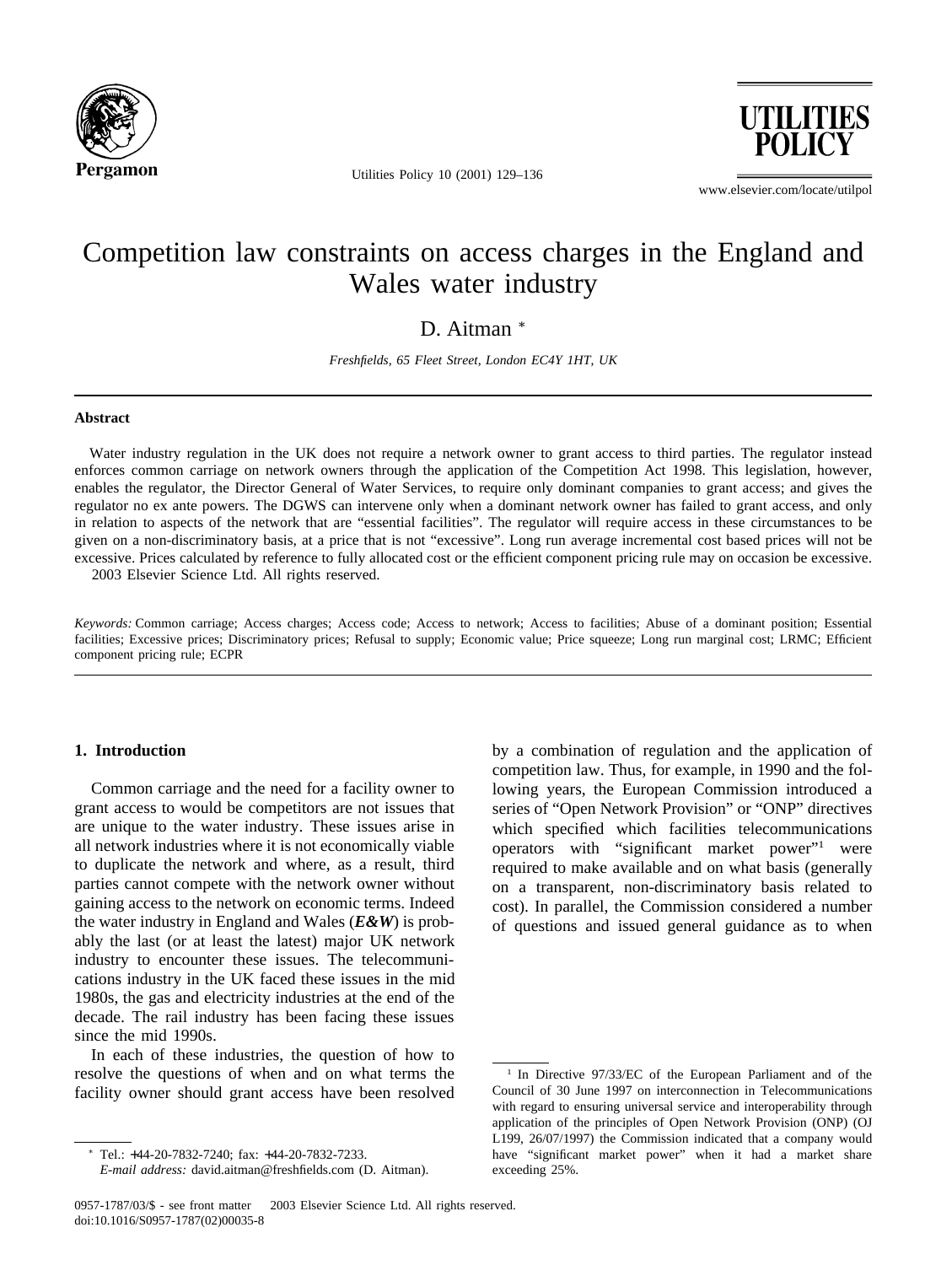competition law required a dominant telecoms operator<sup>2</sup> to grant access to its "essential facilities".<sup>3</sup>

The UK gas and electricity codes for access (the Network Code and RETA—Grid Code Master Connection and Use of System Agreement *(NGC)* and Distribution and Use of System Agreement *(PES)*) have been negotiated against a similar background, where the imperatives of regulation and the constraints of competition law have led to the conclusion of "voluntary" codes to the (relative) satisfaction of the industry regulators and industry players.

It is important to note, at the outset, that the purpose and scope of regulation and of competition law are significantly different. Utility regulation is generally political and structural in nature and objective. Thus, the ONP telecommunications regulations were introduced as part of a structural plan to bring to an end the pre-existing national telecommunications monopolies and to facilitate the introduction of an internal market in telecommunications services by introducing harmonized conditions for access to networks across Europe, thereby permitting interconnection and interoperability. The ONP directives applied to operators with significant market power and specified the basis for access. Competition law has an important but a more limited goal—to prevent abuse of market power (and the creation of anti-competitive agreements). Because of their different goals and system of enforcement, regulation often operates on an ex ante basis, i.e. it prescribes what companies will do: competition law, by contrast, prohibits anti-competitive acts, but investigates those acts generally only an ex post basis.

The distinction between both the goals and the systems of regulation and competition law is crucially important. Regulation on access has tended to be far

reaching, a tool of "deep intervention", <sup>4</sup> competition law a somewhat more modest mechanism for controlling abuses. This distinction is vital given that, in the England and Wales water sector, there is little or no relevant regulation (see for example the comments of the Office of Fair Trading and Ofwat in *Competition Act 1998: application in the water and sewerage sectors* where they state "[t]here is no specific statutory framework for common carriage…").

Two simple examples show why the distinction is so important:

- *First,* imagine a position where three neighbouring water and sewerage companies (WASCs) have sewage treatment works situated quite close to each other. Newco wants access to sewage works in the region and any one of the works would meet its requirements. Under a regulatory system designed to encourage new entry by mandating that all companies with a 25% market share must provide open access, each of the three companies would almost certainly have to make their works available on economic terms related to cost. Under competition law, Newco could complain only if it could show it had been refused access, that the company refusing access was dominant and that it could not arrange economic treatment either by contracting with one of the other two WASCs with works in the area, or by transporting the dirty water to a more distant works or by building an additional works.
- *Second*, consider a position where a number of companies indicated to the regulator they would be more inclined to enter the market were the WASCs and water only companies (WOCs) to publish information on the costs of serving particular customers or groups of customers. Once again, publication of confidential information can be dealt with (and often is) by regulation (including appropriate conditions in an operator's licence or terms of appointment). But, absent an abuse, a regulator would find it difficult to call on competition law to provide the called for level of transparency.

The distinction becomes particularly important when one considers what rules and constraints apply to a WASC or WOC in determining the terms it will offer for common carriage.

This paper considers first when competition law will constrain the freedom of a WASC or WOC to set access prices as it chooses (or indeed to refuse access); then turns to the more detailed question of what pricing struc-

<sup>2</sup> According to the jurisprudence of the European Courts (*Case 27/76 United Brands Company and United Brands Continentaal BV. v Commission of the European Communities* [1978] ECR 207), a company is dominant when it has the ability to behave in a manner independently of its competitors and, ultimately, its consumers. In the case of *AKZO* (*Case C-62/86 AKZO Chemie BV v Commission of the European Communities* [1991] ECR I-3359), the Court indicated a company with a market share of 50% would in most cases be found to be dominant. Dominance can, however, exist at market shares of 30% or 40%, depending on market structure (see, for example IV/D-2/34.780 - *Virgin/British Airways,* Commission Decision of 14 July 1999 relating to a proceeding under Article 82 of the EC Treaty (OJ L030, 4/2/2000) when a market share of 39.7% was found to be dominant). Section 60 of the Competition Act 1998 provides that the act is to be interpreted, in as far as is possible, in accordance with European case law so European precedents therefore provide important guidance.

<sup>&</sup>lt;sup>3</sup> A facility is essential if a company has a dominant position in the provision of facilities which are essential for the supply of goods or services on another market (*Oscar Bronner GmbH & Co. KG v Mediaprint Zeitungs- und Zeitschriftenverlag GmbH & Co. KG, Mediaprint Zeitungsvertriebsgesellschaft mbH & Co KG and Mediaprint Anzeigengesellschaft mbH & Co KG,* Opinion of Mr Advocate General Jacobs delivered on 28/5/1998, ECR 1998 page I-7791).

<sup>4</sup> See, for example, *Notice on the application of the competition rules to access agreements in the telecommunications sector*, paragraph 14, OJ C265/2, 22/8/1998.